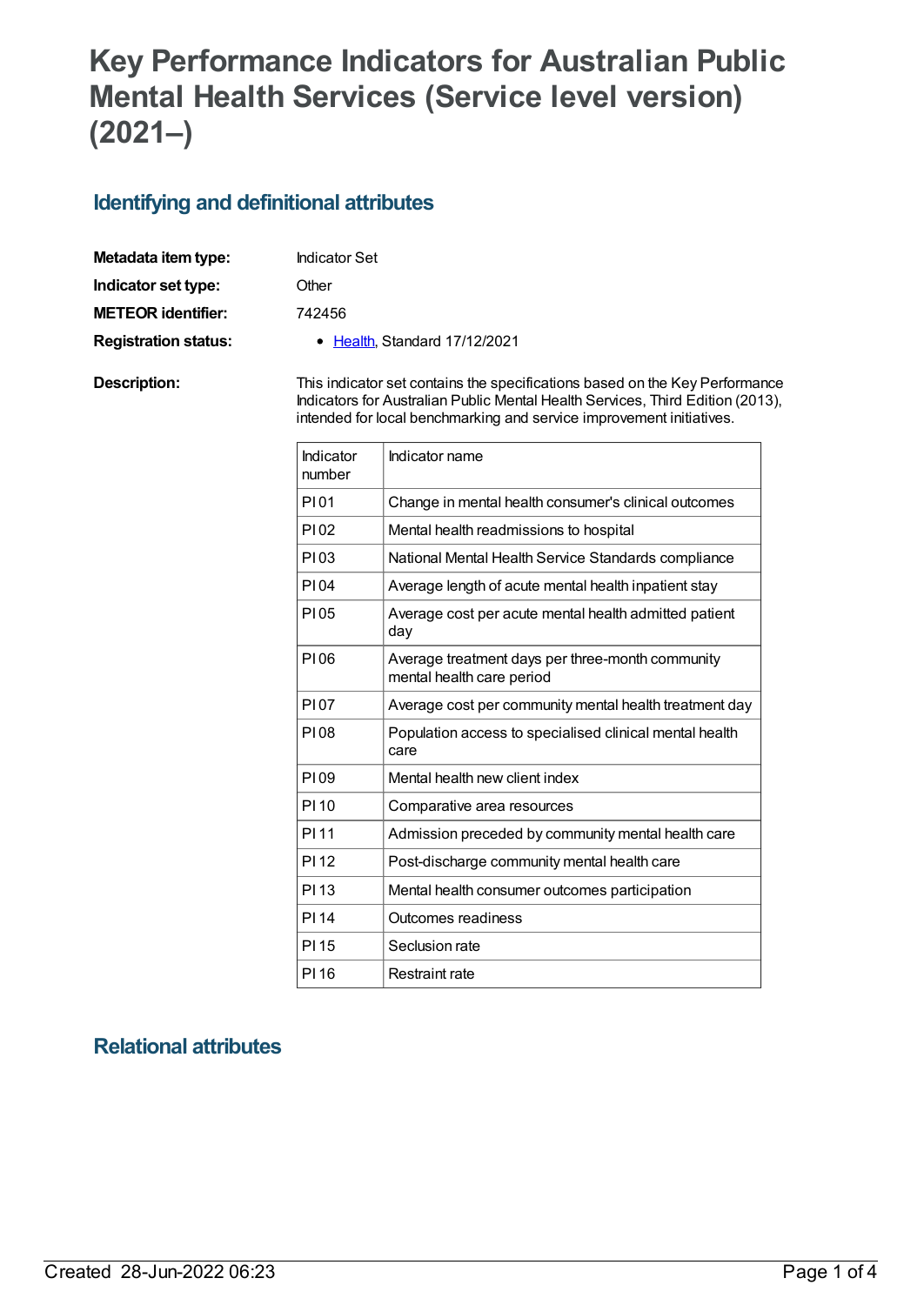See also Key [Performance](https://meteor.aihw.gov.au/content/742552) Indicators for Australian Public Mental Health Services (2021)

• [Health](https://meteor.aihw.gov.au/RegistrationAuthority/12), Standard 17/12/2021

See also Key [Performance](https://meteor.aihw.gov.au/content/753233) Indicators for Australian Public Mental Health Services (2022)

• [Health](https://meteor.aihw.gov.au/RegistrationAuthority/12), Qualified 18/05/2022

See also Key [Performance](https://meteor.aihw.gov.au/content/739864) Indicators for Australian Public Mental Health Services (Jurisdictional level version) (2021)

• [Health](https://meteor.aihw.gov.au/RegistrationAuthority/12), Standard 17/12/2021

See also Key [Performance](https://meteor.aihw.gov.au/content/753231) Indicators for Australian Public Mental Health Services (Jurisdictional level version) (2022)

• [Health](https://meteor.aihw.gov.au/RegistrationAuthority/12), Recorded 06/04/2022

Supersedes Key [Performance](https://meteor.aihw.gov.au/content/720490) Indicators for Australian Public Mental Health Services (Service level version) (2020–)

• [Health](https://meteor.aihw.gov.au/RegistrationAuthority/12), Standard 13/01/2021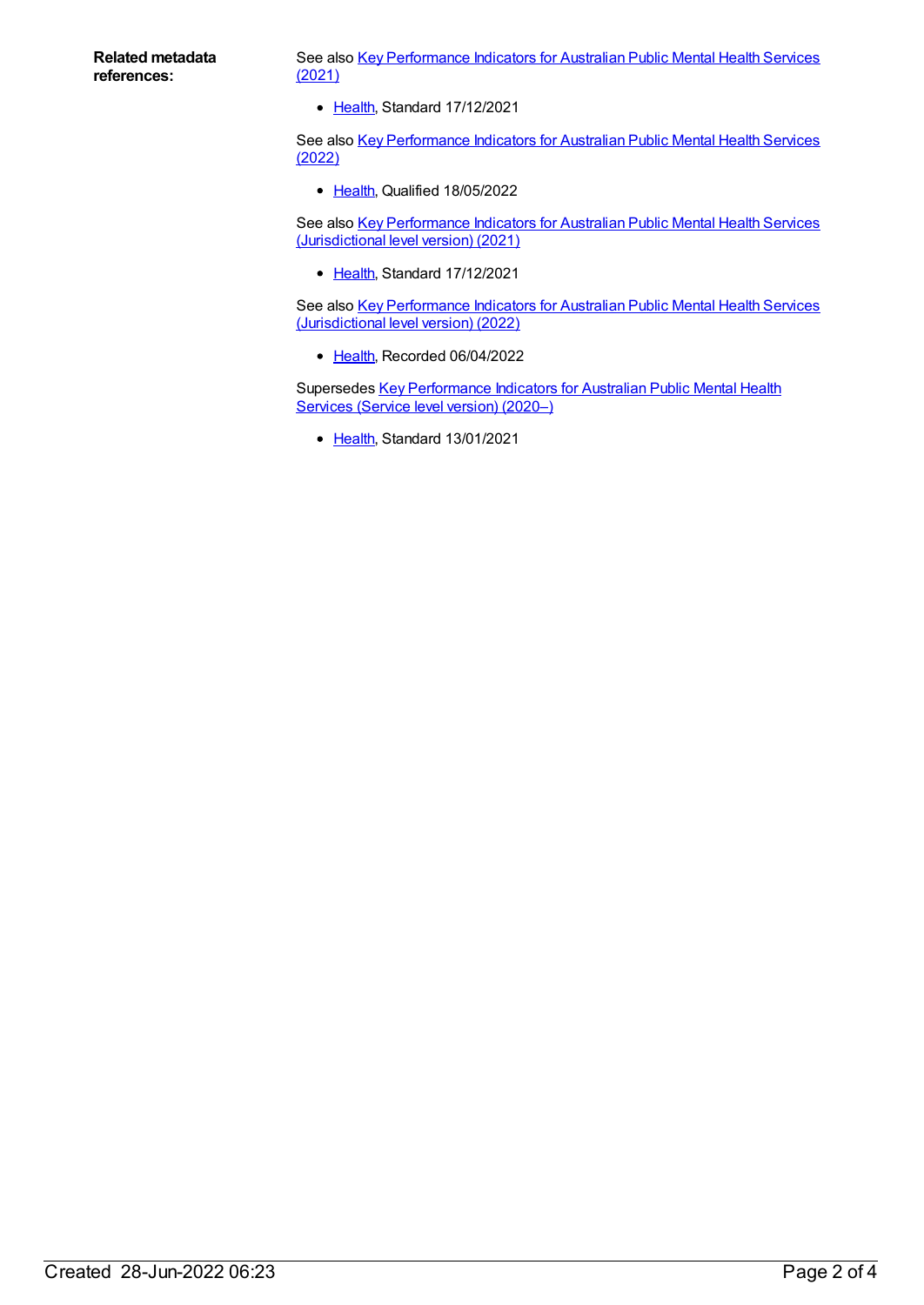**Indicators linked to this Indicator set:**

KPIs for [Australian](https://meteor.aihw.gov.au/content/742458) Public Mental Health Services: PI 01 – Change in mental health consumer's clinical outcomes, 2021– (Service level) [Health](https://meteor.aihw.gov.au/RegistrationAuthority/12), Standard 17/12/2021

KPIs for Australian Public Mental Health Services: PI 02 – Mental health [readmissions](https://meteor.aihw.gov.au/content/742460) to hospital, 2021– (Service level) [Health](https://meteor.aihw.gov.au/RegistrationAuthority/12), Standard 17/12/2021

KPIs for [Australian](https://meteor.aihw.gov.au/content/742463) Public Mental Health Services: PI 03 – National Mental Health Service Standards compliance, 2021– (Service level) [Health](https://meteor.aihw.gov.au/RegistrationAuthority/12), Standard 17/12/2021

KPIs for [Australian](https://meteor.aihw.gov.au/content/742471) Public Mental Health Services: PI 04 – Average length of acute mental health inpatient stay, 2021– (Service level) [Health](https://meteor.aihw.gov.au/RegistrationAuthority/12), Standard 17/12/2021

KPIs for [Australian](https://meteor.aihw.gov.au/content/742465) Public Mental Health Services: PI 05 – Average cost per acute mental health admitted patient day, 2021– (Service level) [Health](https://meteor.aihw.gov.au/RegistrationAuthority/12), Standard 17/12/2021

KPIs for Australian Public Mental Health Services: PI 06 – Average treatment days per [three-month](https://meteor.aihw.gov.au/content/742469) community mental health care period, 2021– (Service level) [Health](https://meteor.aihw.gov.au/RegistrationAuthority/12), Standard 17/12/2021

KPIs for [Australian](https://meteor.aihw.gov.au/content/742475) Public Mental Health Services: PI 07 – Average cost per community mental health treatment day, 2021– (Service level) [Health](https://meteor.aihw.gov.au/RegistrationAuthority/12), Standard 17/12/2021

KPIs for Australian Public Mental Health Services: PI 08 – [Population](https://meteor.aihw.gov.au/content/742478) access to specialised clinical mental health care, 2021– (Service level) [Health](https://meteor.aihw.gov.au/RegistrationAuthority/12), Standard 17/12/2021

KPIs for [Australian](https://meteor.aihw.gov.au/content/742481) Public Mental Health Services: PI 09 – Mental health new client index, 2021– (Service level) [Health](https://meteor.aihw.gov.au/RegistrationAuthority/12), Standard 17/12/2021

KPIs for Australian Public Mental Health Services: PI 10 – [Comparative](https://meteor.aihw.gov.au/content/742484) area resources, 2021– (Service level) [Health](https://meteor.aihw.gov.au/RegistrationAuthority/12), Standard 17/12/2021

KPIs for Australian Public Mental Health Services: PI 11 – [Admission](https://meteor.aihw.gov.au/content/742487) preceded by community mental health care, 2021– (Service level) [Health](https://meteor.aihw.gov.au/RegistrationAuthority/12), Standard 17/12/2021

KPIs for Australian Public Mental Health Services: PI 12 – [Post-discharge](https://meteor.aihw.gov.au/content/742489) community mental health care, 2021– (Service level) [Health](https://meteor.aihw.gov.au/RegistrationAuthority/12), Standard 17/12/2021

KPIs for Australian Public Mental Health Services: PI 13 – Mental health consumer outcomes [participation,](https://meteor.aihw.gov.au/content/742495) 2021– (Service level) [Health](https://meteor.aihw.gov.au/RegistrationAuthority/12), Standard 17/12/2021

KPIs for [Australian](https://meteor.aihw.gov.au/content/742491) Public Mental Health Services: PI 15 – Seclusion rate, 2021– (Service level) [Health](https://meteor.aihw.gov.au/RegistrationAuthority/12), Standard 17/12/2021

KPIs for [Australian](https://meteor.aihw.gov.au/content/742493) Public Mental Health Services: PI 16 – Restraint rate, 2021– (Service level) [Health](https://meteor.aihw.gov.au/RegistrationAuthority/12), Standard 17/12/2021

#### **Collection and usage attributes**